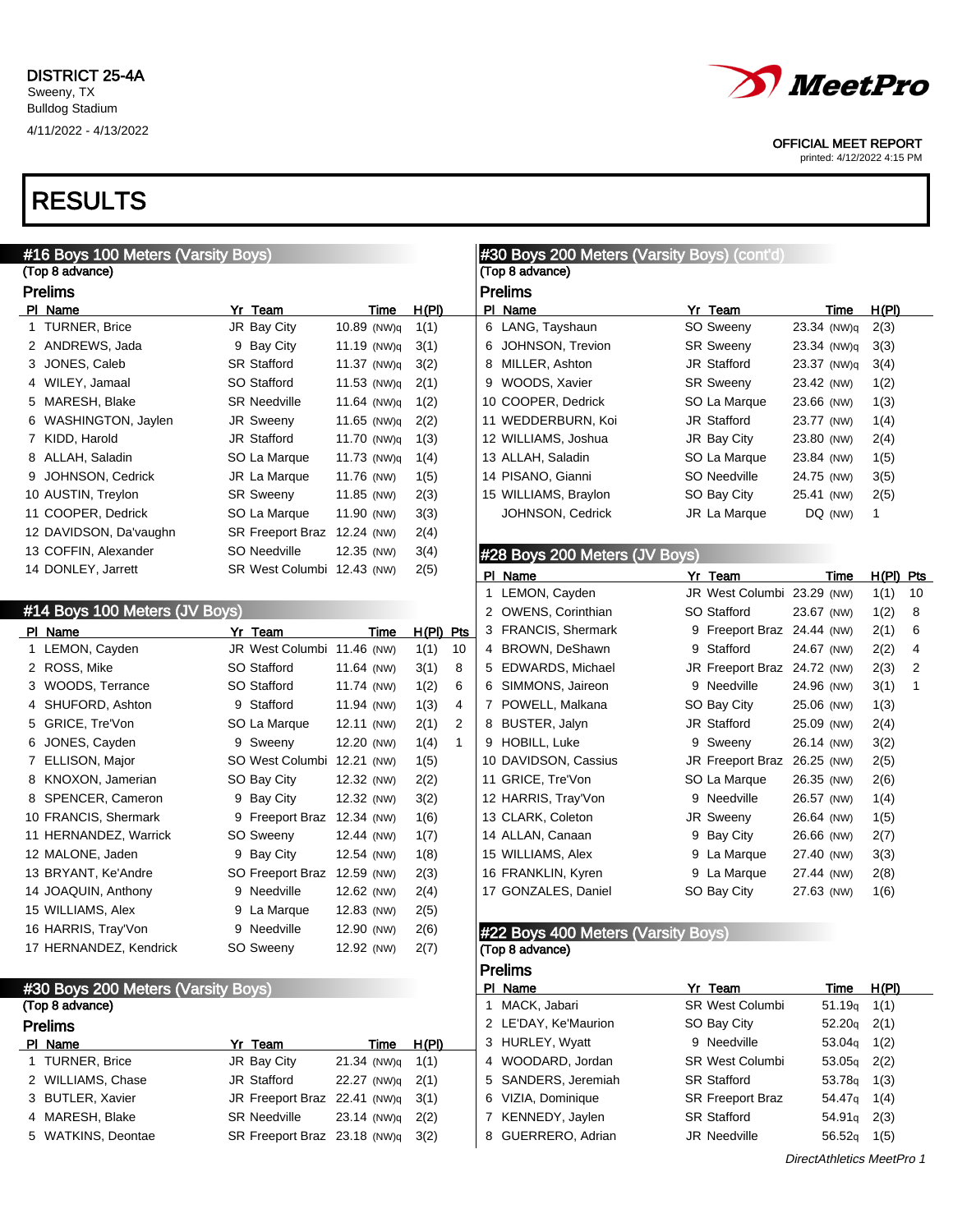Bulldog Stadium 4/11/2022 - 4/13/2022



### OFFICIAL MEET REPORT

printed: 4/12/2022 4:15 PM

| #22 Boys 400 Meters (Varsity Boys) (cont'd) |                  |             |             |                |              | #32 Boys 1600 Meters (JV Boys) (cont'd) |                         |               |                |
|---------------------------------------------|------------------|-------------|-------------|----------------|--------------|-----------------------------------------|-------------------------|---------------|----------------|
| (Top 8 advance)                             |                  |             |             |                |              | PI Name                                 | Yr Team                 | Time          | Pts            |
| <b>Prelims</b>                              |                  |             |             |                |              | 5 SCHUELKE, Slayde                      | 9 Needville             | 5:50.00       | $\overline{2}$ |
| PI Name                                     | Yr Team          | Time        | H(PI)       |                |              | 6 CARRIZALES, Jayden                    | SO Freeport Braz        | 6:00.00       | 1              |
| 9 COFFIN, Alexander                         | SO Needville     | 59.26       | 2(4)        |                |              | 7 FOJTIK, Ryan                          | 9 Needville             | 6:05.61       |                |
|                                             |                  |             |             |                |              | 8 HUNT, Damien                          | SO Bay City             | 6:13.30       |                |
| #20 Boys 400 Meters (JV Boys)               |                  |             |             |                | 9            | <b>BARRERA, Cristian</b>                | <b>JR Needville</b>     | 6:15.55       |                |
| PI Name                                     | Yr Team          | Time        | $H(PI)$ Pts |                |              | 10 GARZA, Roman                         | 9 West Columbi          | 6:18.80       |                |
| 1 MOFFETT, Weldon                           | 9 Stafford       | 53.44       | 1(1)        | 10             |              |                                         |                         |               |                |
| 2 LE'DAY, De'Maurion                        | SO Bay City      | 57.22       | 1(2)        | 8              |              | #4 Boys 3200 Meters (Varsity Boys)      |                         |               |                |
| 3 HUDSON, Ezekiel                           | 9 Needville      | 57.29       | 1(3)        | 6              |              | PI Name                                 | Yr Team                 | <b>Time</b>   | <u>Pts</u>     |
| 4 OSOM, Emmanuel                            | 9 Stafford       | 58.12       | 3(1)        | 4              |              | 1 POLLARD, Andrew                       | SO Needville            | 10:38.01      | 10             |
| 5 FAUCHER, Stanlen                          | SO Stafford      | 58.13       | 1(4)        | $\overline{2}$ |              | 2 CAMPOS, Angel                         | JR Bay City             | 10:45.51      | 8              |
| 6 MURRELL, William                          | 9 West Columbi   | 59.42       | 2(1)        | $\mathbf{1}$   |              | 3 MARTINEZ, Juan                        | SO Bay City             | 11:02.10      | 6              |
| 7 WHIPPLE, Zachery                          | 9 West Columbi   | 59.80       | 3(2)        |                |              | 4 VASQUEZ, Larry                        | <b>SR Needville</b>     | 11:54.39      | 4              |
| 8 GARCIA, Ray                               | 9 Bay City       | 1:00.12     | 2(2)        |                |              | 5 FOJTIK, Lance                         | JR Needville            | 12:29.32      | 2              |
| 9 FRANKLIN, Kyren                           | 9 La Marque      | 1:01.78     | 2(3)        |                |              | 6 LEWIS, Tony                           | JR Freeport Braz        | 13:02.93      | 1              |
| 10 JACKSON, Nicholas                        | 9 Sweeny         | 1:02.01     | 1(5)        |                |              | 7 CHELAKIS, Cameron                     | <b>SR West Columbi</b>  | 13:58.47      |                |
| 11 FLORES, Jose                             | SO Bay City      | 1:02.31     | 1(6)        |                |              | 8 MARTINEZ, Ruben                       | <b>SR Freeport Braz</b> | 14:09.79      |                |
| 12 SCOTT, Montrey                           | 9 Sweeny         | 1:03.37     | 1(7)        |                |              |                                         |                         |               |                |
| 13 ARREDONDO, Mylan                         | 9 Needville      | 1:03.73     | 2(4)        |                |              |                                         |                         |               |                |
| 14 RODRIGUEZ, Romeo                         | SO Freeport Braz | 1:03.77     | 3(3)        |                |              | #2 Boys 3200 Meters (JV Boys)           |                         |               |                |
| 15 INFANTE, Daniel                          | 9 Freeport Braz  | 1:05.83     | 2(5)        |                |              | PI Name                                 | Yr Team                 | Time          | Pts            |
| 16 FERRELL, Michael                         | 9 Freeport Braz  | 1:14.68     | 2(6)        |                |              | 1 YORK, Liam                            | SO Sweeny               | 12:14.87      | 10             |
|                                             |                  |             |             |                |              | 2 VIRGIL, Garrett                       | JR Sweeny               | 12:26.48      | 8              |
| #8 Boys 800 Meters (JV Boys)                |                  |             |             |                |              | 3 GUEVARA, Paolo                        | SO Bay City             | 12:40.19      | 6              |
|                                             |                  |             |             |                |              | 4 FOJTIK, Ryan                          | 9 Needville             | 13:02.43      | 4              |
| PI Name                                     | Yr Team          | <b>Time</b> |             | Pts            |              | 5 CARRIZALES, Jayden                    | SO Freeport Braz        | 13:10.84      | 2              |
| 1 BASHAW, William                           | SO Sweeny        | 2:17.84     |             | 10             |              | 6 GARTMAN, Daniel                       | 9 Sweeny                | 13:32.66      | 1              |
| 2 LE'DAY, De'Maurion                        | SO Bay City      | 2:18.97     |             | 8              |              | 7 LUNA, Leo                             | 9 Bay City              | 13:36.77      |                |
| 3 FERRELL, Michael                          | 9 Freeport Braz  | 2:22.99     |             | 6              |              | 8 HUNT, Damien                          | SO Bay City             | 13:53.72      |                |
| 4 GUEVARA, Paolo                            | SO Bay City      | 2:25.25     |             | 4              |              | 9 BARRERA, Cristian                     | <b>JR Needville</b>     | 14:00.86      |                |
| 5 BENNETT, Wyatt                            | 9 Needville      | 2:26.86     |             | 2              |              | 10 GARZA, Roman                         | 9 West Columbi          | 14:40.01      |                |
| 6 CASEY, Avrit                              | 9 Needville      | 2:28.36     |             | $\mathbf{1}$   |              |                                         |                         |               |                |
| LUNA, Leo                                   | 9 Bay City       | NT          |             |                |              | #11 Boys 110m Hurdles (JV Boys)         |                         |               |                |
| GARZA, Roman                                | 9 West Columbi   | <b>NT</b>   |             |                |              |                                         |                         |               | Wind: (+0.0)   |
| <b>INFANTE, Daniel</b>                      | 9 Freeport Braz  | NT          |             |                |              | PI Name                                 | Yr Team                 | Time          | Pts            |
| MAGANA, Jesus                               | SO Sweeny        | $\sf{NT}$   |             |                | $\mathbf{1}$ | FRANKLIN, Michael                       | 9 Bay City              | 19.08         | 10             |
| SCHUELKE, Slayde                            | 9 Needville      | NT          |             |                |              | 2 NEWELL, Daxton                        | SO West Columbi         | 19.13         | 8              |
| FAUCHER, Stanlen                            | SO Stafford      | NT          |             |                |              | 3 CONAWAY, Keagon                       | 9 West Columbi          | 20.22         | 6              |
| <b>BUCKNER, Bryton</b>                      | SO Stafford      | NT          |             |                | 4            | STEPHENS, Richard                       | SO Freeport Braz        | 20.93         | 4              |
|                                             |                  |             |             |                |              | 5 MARSHALL, Jarvaris                    | 9 Bay City              | 21.10         | 2              |
| #32 Boys 1600 Meters (JV Boys)              |                  |             |             |                |              |                                         |                         |               |                |
| PI Name                                     | Yr Team          | Time        |             | <b>Pts</b>     |              | #26 Boys 300m Hurdles (Varsity Boys)    |                         |               |                |
| 1 VIRGIL, Garrett                           | JR Sweeny        | 5:21.29     |             | 10             |              | (Top 8 advance)                         |                         |               |                |
| 2 YORK, Liam                                | SO Sweeny        | 5:23.79     |             | 8              |              | <b>Prelims</b>                          |                         |               |                |
| 3 GUEVARA, Paolo                            | SO Bay City      | 5:27.32     |             | 6              |              | PI Name                                 | Yr Team                 | <b>Time</b>   | H(PI)          |
| 4 GARTMAN, Daniel                           | 9 Sweeny         | 5:42.29     |             | 4              |              | 1 LOWMAN, Bradley                       | 9 Stafford              | $42.46q$ 1(1) |                |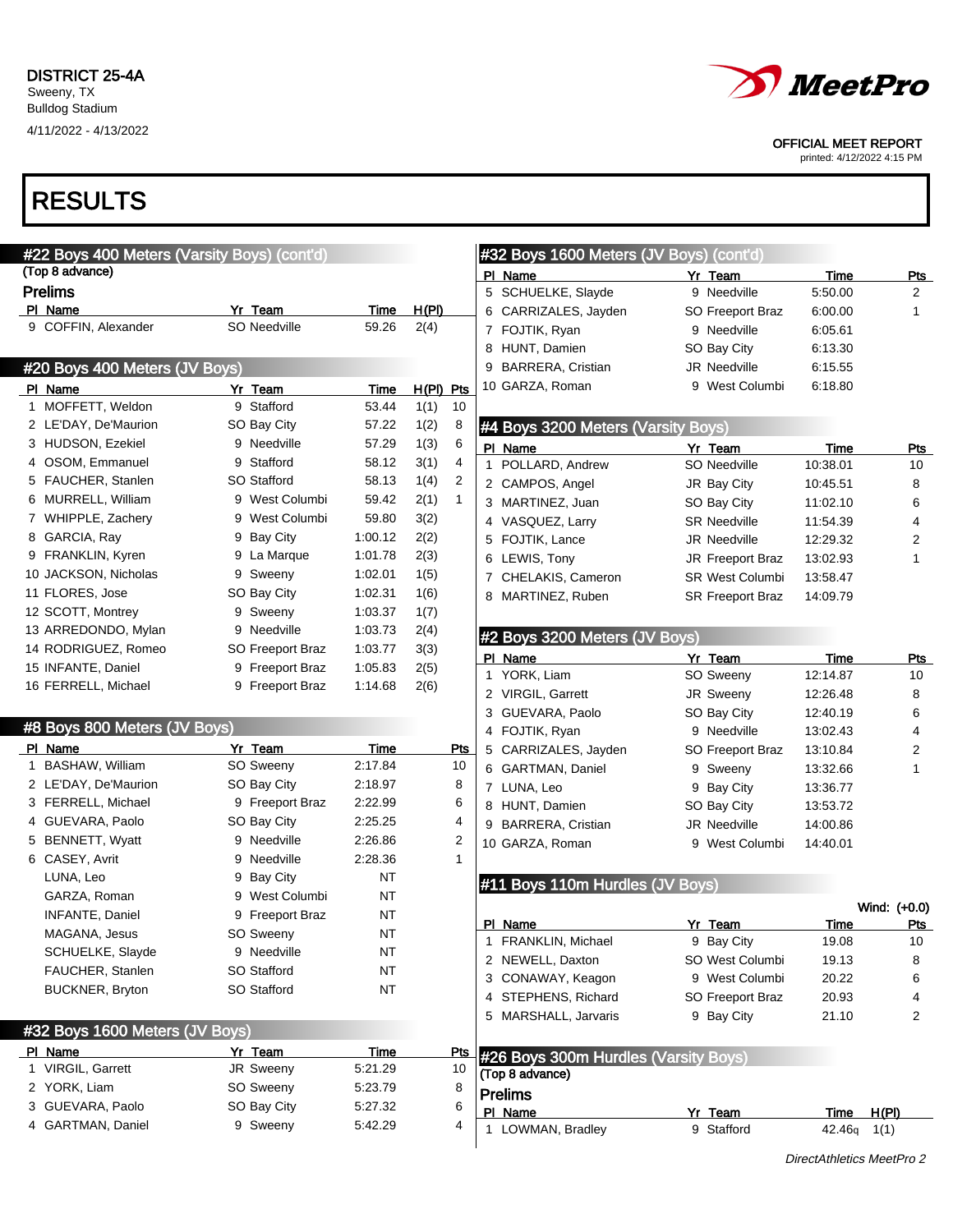

OFFICIAL MEET REPORT

printed: 4/12/2022 4:15 PM

| #26 Boys 300m Hurdles (Varsity Boys) (cont'd) |                         |                    |                         | #38 Boys 4 x 400m Relay (JV Boys) (cont'd) |                        |                           |                  |
|-----------------------------------------------|-------------------------|--------------------|-------------------------|--------------------------------------------|------------------------|---------------------------|------------------|
| (Top 8 advance)                               |                         |                    |                         | PI Team                                    |                        | Time                      | Pts              |
| <b>Prelims</b>                                |                         |                    |                         | 4 Bay City (A)                             |                        | 3:46.69                   | 8                |
| PI Name                                       | Yr Team                 | Time               | H(PI)                   | 5 Needville (A)                            |                        | 3:58.03                   | 4                |
| 2 CUNNINGHAM, Matthew                         | <b>SR Freeport Braz</b> | 44.01q             | 1(2)                    |                                            |                        |                           |                  |
| 3 NICHOLIE, Luke                              | SO Needville            | 44.47q             | 2(1)                    | #45 Boys High Jump (Varsity Boys)          |                        |                           |                  |
| 4 O'NEAL, Brian                               | 9 Stafford              | 45.57q             | 1(3)                    | PI Name                                    | Yr Team                | Mark                      | Pts              |
| 5 SIMS, Quinton                               | SR Bay City             | 45.58g             | 1(4)                    | 1 NORWOOD, Matthew                         | SO Needville           | 5' 7"                     | 10               |
| 6 GILLIAM, Braydn                             | 9 Needville             | 45.75g             | 2(2)                    | 2 VIZIA, Dominique                         | SR Freeport Braz 5' 6" |                           | 8                |
| 7 KROBOT, Nicholas                            | <b>JR Freeport Braz</b> | 46.46 <sub>g</sub> | 2(3)                    | 3 ABBOTT, Jamorris                         | SR Bay City            | 5' 6"                     | 6                |
| 8 ABBOTT, Jamorris                            | SR Bay City             | 48.46q             | 1(5)                    | 4 BLACKMON, Shavaris                       | SR West Columbi5' 4"   |                           | 4                |
| DOSTAL, Brady                                 | SO Needville            | DQ                 | 2                       | GILLIAM, Braydn                            | 9 Needville            | NH                        |                  |
|                                               |                         |                    |                         | SIMS, Quinton                              | SR Bay City            | <b>NH</b>                 |                  |
| #24 Boys 300m Hurdles (JV Boys)               |                         |                    |                         | JOHNSON, Jaiden                            | <b>JR Needville</b>    | NH                        |                  |
| PI Name                                       | Yr Team                 | Time               | Pts                     |                                            |                        |                           |                  |
| 1 THOMAS, Camron                              | SO Stafford             | 46.98              | 10                      | #46 Boys High Jump (JV Boys)               |                        |                           |                  |
| 2 SCHROEDER, Jaxen                            | 9 Sweeny                | 47.80              | 8                       | PI Name                                    | Yr Team                | Mark                      |                  |
| 3 FRANKLIN, Michael                           | 9 Bay City              | 47.90              | 6                       | 1 DAVIDSON, Cassius                        | JR Freeport Braz 5' 4" |                           | Pts<br>10        |
| 4 CONAWAY, Keagon                             | 9 West Columbi          | 49.42              | 4                       | 2 ZEITZ, Bohdan                            | 9 Needville            | 5' 4"                     | 8                |
| 5 SPENCER, Cameron                            | 9 Bay City              | 50.96              | $\overline{\mathbf{c}}$ | 3 POWELL, Malkana                          | SO Bay City            | 5'2"                      | 5                |
| 6 STEPHENS, Richard                           | SO Freeport Braz        | 51.48              | $\mathbf{1}$            | 3 JACKSON, Nicholas                        | 9 Sweeny               | 5'2"                      | 5                |
| 7 NEWELL, Daxton                              | SO West Columbi         | 53.56              |                         | 5 NEWELL, Daxton                           | SO West Columbi5' 2"   |                           | $\boldsymbol{2}$ |
| 8 MARSHALL, Jarvaris                          | 9 Bay City              | 55.36              |                         | 6 LYVERS, Zachary                          | 9 Needville            | 5' 0"                     | 1                |
|                                               |                         |                    |                         | 7 FRANKLIN, Michael                        | 9 Bay City             | 5'0''                     |                  |
| #6 Boys 4 x 100m Relay (JV Boys)              |                         |                    |                         | MILLER, Ethan                              | 9 Sweeny               | <b>NH</b>                 |                  |
| PI Team                                       |                         | Time               | <b>Pts</b>              | FLORES, Jose                               | SO Bay City            | <b>NH</b>                 |                  |
| 1 Stafford (A)                                |                         | 44.53              | 20                      |                                            |                        |                           |                  |
| 2 Freeport Brazosport (A)                     |                         | 44.93              | 16                      |                                            |                        |                           |                  |
| 3 West Columbia (A)                           |                         | 45.93              | 12                      | #49 Boys Pole Vault (Varsity Boys)         |                        |                           |                  |
| 4 Bay City (A)                                |                         | 46.76              | 8                       | PI Name                                    | Yr Team                | <b>Mark</b>               | Pts              |
| 5 Sweeny (A)                                  |                         | 47.60              | 4                       | 1 KOCIAN, Brayden                          | 9 Needville            | 9'0''                     | 10               |
| 6 Needville (A)                               |                         | 48.06              | $\overline{2}$          | 2 NUNEZ, Keaton                            | 9 Bay City             | 8'6''                     | 8                |
|                                               |                         |                    |                         | 3 SHARP, Christopher                       | SR West Columbi8' 0"   |                           | 6                |
| #18 Boys 4 x 200m Relay (JV Boys)             |                         |                    |                         |                                            |                        |                           |                  |
| PI Team                                       |                         | Time               | Pts                     | #50 Boys Pole Vault (JV Boys)              |                        |                           |                  |
| 1 Stafford (A)                                |                         | 1:34.07            | 20                      | PI Name                                    | Yr Team                | Mark                      | Pts              |
| 2 Freeport Brazosport (A)                     |                         | 1:35.00            | 16                      | 1 FINCHER, Zachry                          | <b>SO Needville</b>    | 11'0''                    | 10               |
| 3 Bay City (A)                                |                         | 1:37.24            | 12                      | 2 SCHROEDER, Jaxen                         | 9 Sweeny               | 10' 0"                    | 8                |
| 4 Sweeny (A)                                  |                         | 1:38.13            | 8                       | 3 WHIPPLE, Zachery                         | 9 West Columbi9' 6"    |                           | 6                |
| 5 Needville (A)                               |                         | 1:39.78            | 4                       | 4 GARZA, Roman                             | 9 West Columbi9' 0"    |                           | 4                |
| 6 West Columbia (A)                           |                         | 1:40.89            | $\overline{2}$          | 5 FRAZIER, Trevor                          | 9 Bay City             | 8'6''                     | $\overline{2}$   |
|                                               |                         |                    |                         | 6 MEAGHER, Troy                            | SO Sweeny              | 7'6''                     | 0.5              |
|                                               |                         |                    |                         | 6 MURRAY, Kaleb                            | 9 Bay City             | 7'6''                     | 0.5              |
| #38 Boys 4 x 400m Relay (JV Boys)             |                         |                    |                         | MILLER, Ethan                              | 9 Sweeny               | <b>NH</b>                 |                  |
| PI Team                                       |                         | <b>Time</b>        | <u>Pts</u>              |                                            |                        |                           |                  |
| 1 Stafford (A)                                |                         | 3:39.99            | 20                      |                                            |                        |                           |                  |
| 2 Freeport Brazosport (A)                     |                         | 3:42.26            | 16                      |                                            |                        |                           |                  |
| 3 Sweeny (A)                                  |                         | 3:42.73            | 12                      |                                            |                        |                           |                  |
|                                               |                         |                    |                         |                                            |                        | DirectAthletics MeetPro 3 |                  |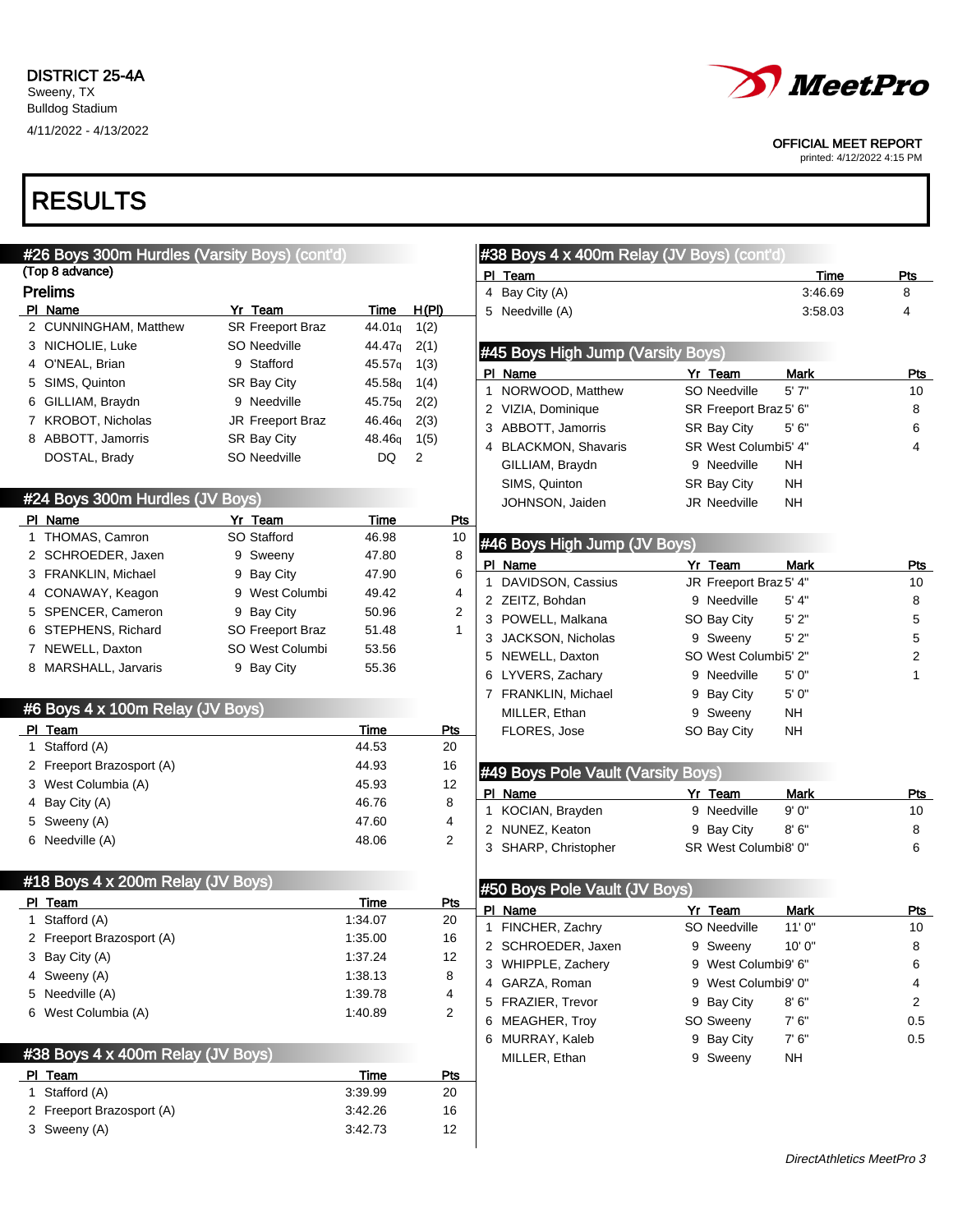

#### OFFICIAL MEET REPORT

printed: 4/12/2022 4:15 PM

| #52 Boys Long Jump (Varsity Boys)   |   |                                                         |                                 |             |                |   | #56 Boys Triple Jump (Varsity Boys) (cont'd) |                                                        |                            |              |                |
|-------------------------------------|---|---------------------------------------------------------|---------------------------------|-------------|----------------|---|----------------------------------------------|--------------------------------------------------------|----------------------------|--------------|----------------|
| PI Name                             |   | Yr Team                                                 | <b>Mark</b>                     | $F(PI)$ Pts |                |   | PI Name                                      | Yr Team                                                | Mark                       |              | Pts            |
| 1 HOLMES, Trace                     |   | <b>SR Sweeny</b>                                        | 22' 83/4 (NW)                   | 2(1)        | 10             |   | 10 GUERRERO, Adrian                          | JR Needville                                           | 35' 11 <sup>3/4</sup> (NW) |              |                |
| 2 JOHNSON, Kai                      |   | SR La Marque                                            | 22' 0 <sup>1/4</sup> (NW)       | 2(2)        | 8              |   | KIDD, Harold                                 | JR Stafford                                            | NM (NW)                    |              |                |
| 3 ABBOTT, Jamorris                  |   | SR Bay City                                             | 21' 2" (NW)                     | 2(3)        | 5              |   | HOLMES, Trace                                | <b>SR Sweeny</b>                                       | NM (NW)                    |              |                |
| 3 WEDDERBURN, Koi                   |   | JR Stafford                                             | 21' 2" (NW)                     | 2(3)        | 5              |   | <b>BLACKMON, Shavaris</b>                    | SR West ColumbiNM (NW)                                 |                            |              |                |
| 5 WOODARD, Paul                     |   | SR Freeport Braz 20' 7 <sup>1</sup> / <sub>2</sub> (NW) |                                 | 2(5)        | 2              |   |                                              |                                                        |                            |              |                |
| 6 MARESH, Blake                     |   | <b>SR Needville</b>                                     | 20' 6 $\frac{1}{2}$ (NW)        | 2(6)        |                |   | #57 Boys Triple Jump (JV Boys)               |                                                        |                            |              |                |
| 7 WILLIAMS, Braylon                 |   | SO Bay City                                             | 19' 4" (NW)                     | 1(1)        |                |   | PI Name                                      | Yr Team                                                | Mark                       |              | Pts            |
| 8 LOWMAN, Bradley                   |   | 9 Stafford                                              | 19' 2 $\frac{3}{4}$ (NW)        | 2(7)        |                |   | 1 JONES, Cayden                              | 9 Sweeny                                               | 39' 0" (NW)                |              | 10             |
| 9 SIMS, Quinton                     |   | SR Bay City                                             | 19' 1 <sup>3/4</sup> (NW)       | 1(2)        |                |   | 2 FOX, Paris                                 | SO Bay City                                            | 38' 2 <sup>1/2</sup> (NW)  |              | 8              |
| 10 FONTENETTE, Randon               |   | JR Freeport Braz 18' 9" (NW)                            |                                 | 1(3)        |                |   | 3 GONZALES, Isaiah                           | 9 Bay City                                             | 37' 10 <sup>1/2</sup> (NW) |              | 6              |
| 11 NICHOLIE, Luke                   |   | SO Needville                                            | 18' 7" (NW)                     | 1(4)        |                |   | 4 WILLIAMS, Xylan                            | 9 Bay City                                             | 37' $7\frac{1}{4}$ (NW)    |              | 4              |
| 12 LANG, Tayshaun                   |   | SO Sweeny                                               | 18' 6 <sup>1/2</sup> (NW)       | 2(8)        |                |   | 5 LYVERS, Zachary                            | 9 Needville                                            | 34' $8\frac{1}{4}$ (NW)    |              | $\overline{2}$ |
| 13 COTTRELL, Justin                 |   | JR West Columbi18' 4" (NW)                              |                                 | 1(5)        |                | 6 | JERROLS, Jahari                              | 9 Stafford                                             | 34' $3\frac{1}{2}$ (NW)    |              | 1              |
| 14 PISANO, Gianni                   |   | SO Needville                                            | 16' 11" (NW)                    | 1(6)        |                |   | 7 ELLISON, Major                             | SO West Columbi33' 10 <sup>1</sup> / <sub>2</sub> (NW) |                            |              |                |
| DONLEY, Jarrett                     |   | SR West ColumbiNM (NW)                                  |                                 | 1           |                |   | HARRIS, Jaden                                | JR Sweeny                                              | NM (NW)                    |              |                |
|                                     |   |                                                         |                                 |             |                |   | JAMES, Mallon                                | 9 Freeport Braz NM (NW)                                |                            |              |                |
| #53 Boys Long Jump (JV Boys)        |   |                                                         |                                 |             |                |   |                                              |                                                        |                            |              |                |
| PI Name                             |   | Yr Team                                                 | Mark                            | $F(PI)$ Pts |                |   | #60 Boys Shot Put (Varsity Boys)             |                                                        |                            |              |                |
| 1 LEMON, Cayden                     |   | JR West Columbi20' 3 <sup>1/4</sup> (NW)                |                                 | 2(1)        | 10             |   | PI Name                                      | Yr Team                                                | Mark                       | $F(PI)$ Pts  |                |
| 2 DAVIDSON, Cassius                 |   | JR Freeport Braz 19' 3 <sup>1</sup> / <sub>2</sub> (NW) |                                 | 2(2)        | 8              |   | 1 PATT, Quardale                             | <b>SR Stafford</b>                                     | 55' 9"                     | 2(1)         | 10             |
| 3 JONES, Cayden                     |   | 9 Sweeny                                                | 19' 0 $\frac{1}{2}$ (NW)        | 2(3)        | 6              |   | 2 RIDEAU, Braylon                            | JR Stafford                                            | 49' 4"                     | 2(2)         | 8              |
| 4 HARRIS, Jaden                     |   | JR Sweeny                                               | 18' 11" (NW)                    | 2(4)        | 4              |   | 3 HUFF, Andrew                               | JR Stafford                                            | 45' 21/2                   | 2(3)         | 6              |
| 5 HERNANDEZ, Elijah                 |   | SO Bay City                                             | 18' $7\frac{1}{4}$ (NW)         | 2(5)        | $\overline{2}$ |   | 4 MCLAREN, Lance                             | <b>SR Sweeny</b>                                       | 45' 0"                     | 2(4)         | 4              |
| 6 WILLIAMS, Xylan                   |   | 9 Bay City                                              | 18' $6^{3/4}$ (NW)              | 2(6)        | $\mathbf{1}$   |   | 5 BREWSTER, Hunter                           | SO Needville                                           | 41'0"                      | 1(1)         | 2              |
| 7 POWELL, Malkana                   |   | SO Bay City                                             | 17' $2^{3/4}$ (NW)              | 2(7)        |                |   | 6 ROEL, Erick                                | JR Freeport Braz 40' 51/2                              |                            | 2(5)         | 1              |
| 8 HOBILL, Luke                      |   | 9 Sweeny                                                | 16' 7 <sup>1/2</sup> (NW)       | 1(1)        |                |   | 7 LAMB, Cade                                 | SO West Columbi40' 3 <sup>1</sup> /2                   |                            | 2(6)         |                |
| 9 ELLISON, Major                    |   | SO West Columbi16' 6 <sup>1/2</sup> (NW)                |                                 | 1(2)        |                |   | 8 HURTADO, Lucas                             | SR Bay City                                            | 39' 91/4                   |              |                |
| 10 SURY, Austin                     |   | SO Needville                                            | 15' 11" (NW)                    | 1(3)        |                |   | 9 MASSEY, Gavin                              | SO Sweeny                                              | 39' 4"                     | 2(7)<br>2(8) |                |
| 11 TAYLOR, Vaughn                   |   | SO Stafford                                             | 15' 10 <sup>1/4</sup> (NW)      | 1(4)        |                |   | 10 MUNIZ, Jacob                              | 9 Needville                                            | $37'$ 10 $\frac{3}{4}$     | 1(2)         |                |
| 12 ZEITZ, Bohdan                    | 9 | Needville                                               | 15' 6 $\frac{1}{2}$ (NW)        | 1(5)        |                |   | 11 BROWN, Jacob                              | JR West Columbi37' 9"                                  |                            |              |                |
| 13 JERROLS, Jahari                  | 9 | Stafford                                                | $15' 4''$ (NW)                  | 1(6)        |                |   | 12 WALLACE, Mason                            | JR West Columbi37' 5 <sup>1</sup> /2                   |                            | 1(3)         |                |
| WOLFE, Grason                       |   | JR Freeport Braz NM (NW)                                |                                 | 1           |                |   | 13 GREENWALD, Randy                          | SR La Marque                                           | 35' 10"                    | 2(9)         |                |
| EDWARDS, Michael                    |   | JR Freeport Braz NM (NW)                                |                                 | 2           |                |   | 13 MEZA, Carlos                              |                                                        |                            | 1(4)         |                |
|                                     |   |                                                         |                                 |             |                |   | 15 URANGA, Luis                              | SR Freeport Braz 35' 10"<br>9 Freeport Braz 35' 734    |                            | 2(10)        |                |
| #56 Boys Triple Jump (Varsity Boys) |   |                                                         |                                 |             |                |   |                                              | SO Needville                                           | 34' 8"                     | 1(5)         |                |
|                                     |   |                                                         |                                 |             |                |   | 16 GUSTAVUS, Tate                            |                                                        |                            | 1(6)         |                |
| PI Name<br>1 JOHNSON, Kai           |   | Yr Team                                                 | Mark<br>46' $8\frac{3}{4}$ (NW) |             | Pts            |   | 17 BRADFORD-RAMOS, Caden<br>18 IHDE, Glenn   | JR Bay City                                            | $32' 8\frac{1}{2}$         | 1(7)         |                |
|                                     |   | SR La Marque                                            |                                 |             | 10             |   |                                              | JR Bay City                                            | 31'5''                     | 1(8)         |                |
| 2 MACK, Jabari                      |   | SR West Columbi45' 3" (NW)                              |                                 |             | 8              |   |                                              |                                                        |                            |              |                |
| 3 ABBOTT, Jamorris                  |   | SR Bay City                                             | 43' 0" (NW)                     |             | 6              |   | #61 Boys Shot Put (JV Boys)                  |                                                        |                            |              |                |
| 4 WEDDERBURN, Koi                   |   | JR Stafford                                             | 42' $5\frac{3}{4}$ (NW)         |             | 4              |   | PI Name                                      | Yr_Team                                                | <b>Mark</b>                | F(PI) Pts    |                |
| 5 WHITE, Dylan                      |   | <b>SR Sweeny</b>                                        | 42' $3^{1/2}$ (NW)              |             | 2              |   | 1 NEALEY, Julius                             | JR Stafford                                            | 69' 3"                     | 1(1)         | 10             |
| 6 WOODARD, Jordan                   |   | SR West Columbi41' 83/4 (NW)                            |                                 |             | 1              |   | 2 LUERA, Josiah                              | JR Freeport Braz 37' 11"                               |                            | 2(1)         | 8              |
| 7 JOHNSON, Jaiden                   |   | JR Needville                                            | 40' 11 3/4 (NW)                 |             |                |   | 3 HICKS, Jeramiah                            | SO Freeport Braz 36' 11"                               |                            | 2(2)         | 6              |
| 8 WILLIAMS, Braylon                 |   | SO Bay City                                             | 39' 11 $\frac{1}{2}$ (NW)       |             |                |   | 4 MARTINEZ, Shane                            | SO Sweeny                                              | $35' 1\frac{1}{2}$         | 2(3)         | 4              |
| 9 GILLIAM, Braydn                   |   | 9 Needville                                             | 36' 11 $\frac{3}{4}$ (NW)       |             |                |   | 5 DAVIS, Kaden                               | SO West Columbi34' 10"                                 |                            | 2(4)         | 2              |
|                                     |   |                                                         |                                 |             |                |   |                                              |                                                        | DirectAthletics MeetPro 4  |              |                |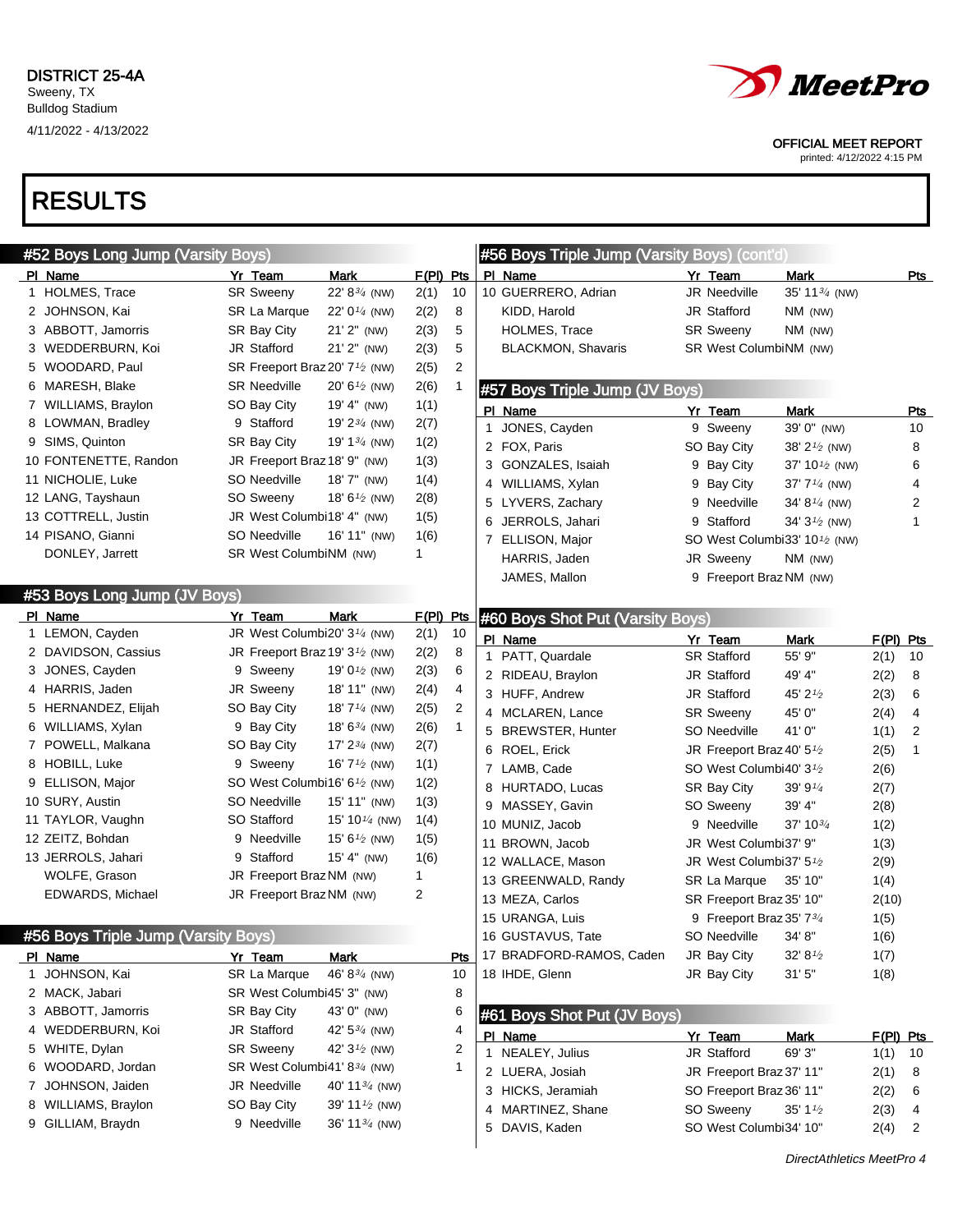# RESULTS

#### #61 Boys Shot Put (JV Boys) (cont'd) PI Name **Yr Team** Mark F(PI) Pts 6 GUZMAN, Anthony 9 Bay City 34' 3" 2(5) 1 7 HOLDEN, LJ  $\sqrt{3}$  JR Freeport Braz 33' 8 $\frac{3}{4}$  1(2) 8 AGUILAR, Leland 9 Bay City 32' 10<sup>3/4</sup> 2(6) 9 GROS, Gavin SO West Columbi32' 8" 2(7) 10 JOHNSON, Richard SO Sweeny 31' 11" 2(8) 11 STRUSKA, Clay  $9$  Needville  $31'5'2$   $1(3)$ 12 SIMMONS, Jaireon 9 Needville 31' 0" 1(4) 13 BURCIAGA, Alex 9 Bay City 28' 11" 1(5) 14 OGLESBY, Jase  $JR$  Stafford  $28' 6<sup>1</sup>2$  1(6) 15 KELLY, Trevor SO West Columbi27' 1<sup>1</sup>/<sub>2</sub> 1(7) 16 HERNANDEZ, Richard 9 Needville 26' 3" 1(8) GARZA, Michael SO Stafford NM 1 MEAGHER, Troy SO Sweeny NM 2 #64 Boys Discus (Varsity Boys) PI Name **Yr Team** Mark F(PI) Pts 1 HUFF, Andrew JR Stafford 174' 1" 2(1) 10 2 MARSHALL, Jonathan 9 Stafford 140' 2" 2(2) 8 3 MEZA, Carlos SR Freeport Braz 135' 9" 2(3) 6 4 OWENS, Konor SR West Columbi130' 8" 2(4) 4 5 HURTADO, Lucas SR Bay City 123' 7" 2(5) 2 6 BRYAN, Zo'Maryon JR Bay City 120' 3" 1(1) 1 7 IHDE, Glenn JR Bay City 115' 11" 1(2) 8 URANGA, Luis 9 Freeport Braz107' 11" 2(6) 9 GONZALEZ, Jaycob SO West Columbi105' 8" 2(7) 10 RIDEAU, Braylon JR Stafford 104' 9" 2(8) 11 MUNIZ, Jacob 9 Needville 101' 10" 1(3) 12 LAMB, Cade SO West Columbi98' 7" 1(4) 13 HOBBS, Landon JR Needville 95' 1" 1(5) 14 BREWSTER, Hunter SO Needville 94' 2" 1(6) 15 MCLAREN, Lance SR Sweeny 90' 2" 1(7) 16 MASSEY, Gavin SO Sweeny 87' 8" 1(8) 17 VENTERS, Christian SR La Marque 82' 11" 1(9) DOMINGUEZ, Victor SO Freeport BrazNM 2 #65 Boys Discus (JV Boys) PI Name **Yr Team** Mark F(PI) Pts 1 GUZMAN, Anthony 9 Bay City 100' 1" 2(1) 10 2 STRUSKA, Clay 9 Needville 97' 11" 2(2) 8 3 MARTINEZ, Shane SO Sweeny 96' 10" 1(1) 6 4 LUERA, Josiah JR Freeport Braz 96' 6" 2(3) 4 5 BURCIAGA, Alex 9 Bay City 95' 9" 2(4) 2 6 LOPEZ, Isaiah JR Freeport Braz91' 11" 2(5) 1 7 DAVIS, Kaden SO West Columbi90' 5" 2(6) 8 MUJICA, Anthony SO Bay City 88' 1" 2(7) #65 Boys Discus (JV Boys) (cont'd) PI Name **Yr Team** Mark F(PI) Pts NEALEY, Julius **JR Stafford** NM 1 WILLIAMS, Alexander SO Stafford NM 1 GARZA, Michael SO Stafford NM 1 GROS, Gavin SO West ColumbiNM 1 JOHNSON, Richard SO Sweeny NM 1 KELLY, Trevor SO West ColumbiNM 1 HARRIS, Cole 9 Needville NM 1 HERNANDEZ, Richard 9 Needville NM 1 MEAGHER, Troy SO Sweeny NM 2 ALVAREZ, Julian SO Freeport Braz NM 2 #15 Girls 100 Meters (Varsity Girls) (Top 8 advance) Prelims PI Name **Yr Team Yr Team** Time H(PI) 1 BUTLER, Amber JR Stafford 12.91 (NW)q 1(1) 2 DAILEY, Ashley SR Sweeny 12.95 (NW)q 2(1) 3 GOINS, Knavia SR Freeport Braz 13.40 (NW)q 2(2) 4 WOODARD, Shania 9 Sweeny 13.41 (NW)q 2(3) 5 ROBINSON, Madison JR Stafford 13.42 (NW)q 1(2) 6 NICHOLS, Tyanna SR Freeport Braz 13.51 (NW)q 2(4) 7 EL-AMIN, Deja 9 Freeport Braz 13.57 (NW)q 1(3) 8 LEWIS, Alexia SO West Columbi 13.58 (NW)q 1(4) 9 WARD, Faith SO West Columbi 13.59 (NW) 1(5) 10 JACKSON, Terrace JR Stafford 13.97 (NW) 1(6) 11 MCCURDY, Emma 9 Sweeny 14.23 (NW) 2(5) 12 GROS, Gracin 9 West Columbi 14.73 (NW) 1(7) 13 HURT, Zoey 6 0 20 20 13 HURT, Zoey 6 20 13 HURT, 2010 #13 Girls 100 Meters (JV Girls) PI Name Yr Team Time H(PI) Pts 1 SMITH, Kiana SO Stafford 13.47 (NW) 2(1) 10 2 WASHINGTON, Serenity 9 Stafford 13.52 (NW) 2(2) 8 3 MATA-PEREZ, Ella JR Bay City 13.74 (NW) 1(1) 6 4 SHOOK, Kinley 9 Needville 13.86 (NW) 1(2) 4 5 PATTERSON, Shanasia SO Bay City 14.20 (NW) 2(3) 2 6 HURTA, Chloe 9 Needville 14.21 (NW) 2(4) 1 7 THRIFT, Madison SO Bay City 14.26 (NW) 1(3) 8 WRIGHT, ALeah 9 Sweeny 14.44 (NW) 1(4) 9 BARROW, Alyssa JR Stafford 14.50 (NW) 1(5) 10 WALLACE, Evelyn SO West Columbi 15.07 (NW) 1(6) 11 TUMLINSON, Mayson 9 West Columbi 15.11 (NW) 1(7) 12 GARCIA, Autumn SO Needville 15.29 (NW) 2(5) 13 KAALE, Samantha JR Freeport Braz 15.41 (NW) 2(6) 14 ROSALES, Zoe 9 West Columbi 16.51 (NW) 1(8) DirectAthletics MeetPro 5



OFFICIAL MEET REPORT

printed: 4/12/2022 4:15 PM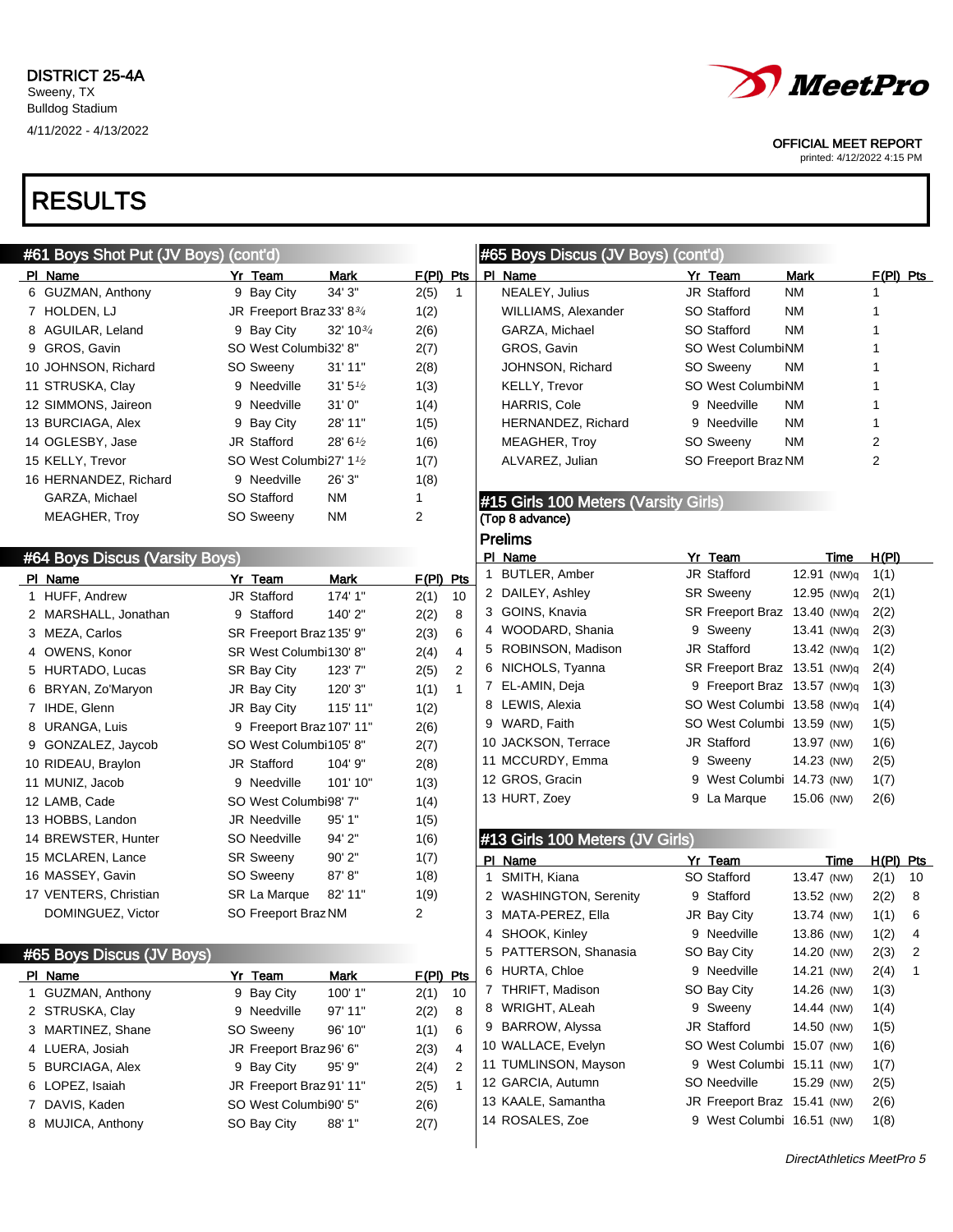

OFFICIAL MEET REPORT

printed: 4/12/2022 4:15 PM

| #29 Girls 200 Meters (Varsity Girls) |                              |             |                      | #21 Girls 400 Meters (Varsity Girls) (cont'd) |                     |             |                |
|--------------------------------------|------------------------------|-------------|----------------------|-----------------------------------------------|---------------------|-------------|----------------|
| (Top 8 advance)                      |                              |             |                      | (Top 8 advance)                               |                     |             |                |
| <b>Prelims</b>                       |                              |             |                      | <b>Prelims</b>                                |                     |             |                |
| PI Name                              | Yr Team                      | Time        | H(PI)                | PI Name                                       | Yr Team             | Time        | H(PI)          |
| 1 VANDYKE, Jacelyn                   | JR Freeport Braz 25.78 (NW)q |             | 1(1)                 | 11 DE CARLOS, Daisy                           | <b>SR Sweeny</b>    | 1:07.92     | 2(4)           |
| 2 BUTLER, Amber                      | JR Stafford                  | 25.79 (NW)q | 1(2)                 | 12 MILLER, Marissa                            | 9 Stafford          | 1:08.10     | 2(5)           |
| 3 HARKLESS, Tr'Chelle                | JR Freeport Braz 26.05 (NW)q |             | 1(3)                 | 13 SCHILL, Braylee                            | 9 West Columbi      | 1:11.94     | 2(6)           |
| 4 BROWN, Ahmasia                     | SO Freeport Braz 26.20 (NW)q |             | 2(1)                 | 14 NWOSU, Olivia                              | <b>SR Stafford</b>  | 1:12.71     | 2(7)           |
| 5 CATALON, Mackenzie                 | JR Stafford                  | 26.46 (NW)q | 2(2)                 | 15 REYES, Natali                              | 9 Freeport Braz     | 1:13.73     | 2(8)           |
| 6 FRICK, Camryn                      | <b>SR Needville</b>          | 27.03 (NW)q | 2(3)                 |                                               |                     |             |                |
| 7 RAMIREZ, Gabriela                  | SO Needville                 | 27.05 (NW)q | 2(4)                 | #19 Girls 400 Meters (JV Girls)               |                     |             |                |
| 8 WILLIAMS, Tori                     | 9 Stafford                   | 27.35 (NW)q | 2(5)                 | PI Name                                       | Yr Team             | Time        | $H(PI)$ Pts    |
| 9 TODD, Claire                       | 9 Needville                  | 27.60 (NW)  | 1(4)                 | 1 LAVESPERE, Greenlie                         | SO Needville        | 1:07.01     | 1(1)<br>10     |
| 10 BRYANT, Najet                     | SO West Columbi 28.04 (NW)   |             | 2(6)                 | 2 DELGADILLO, Emily                           | SO Needville        | 1:07.10     | 1(2)<br>8      |
| 11 FITTS, Alyssa                     | SO Sweeny                    | 28.16 (NW)  | 1(5)                 | 3 AVELLANEDA, Dora                            | <b>SR Needville</b> | 1:09.51     | 1(3)<br>6      |
| 12 LEWIS, Keirstyn                   | SR West Columbi 28.90 (NW)   |             | 1(6)                 | 4 JACKSON, Madison                            | JR Stafford         | 1:09.85     | 4<br>1(4)      |
| 13 BRITTON, Kay'ana                  | SO Sweeny                    | 30.46 (NW)  | 2(7)                 | 5 LEONARD, Taylor                             | JR Stafford         | 1:12.64     | 2(1)<br>2      |
|                                      |                              |             |                      | 6 DAVIS, Victoria                             | SO West Columbi     | 1:13.50     | 2(2)<br>1      |
| #27 Girls 200 Meters (JV Girls)      |                              |             |                      | 7 ROSALES, Zoe                                | 9 West Columbi      | 1:27.62     | 2(3)           |
| PI Name                              | Yr Team                      | Time        | $H(PI)$ Pts          |                                               |                     |             |                |
| 1 HENDERSON, Amiya                   | SO Stafford                  | 28.03 (NW)  | 1(1)<br>10           | #7 Girls 800 Meters (JV Girls)                |                     |             |                |
| 2 FORNEY, Kyla                       | 9 Stafford                   | 28.10 (NW)  | 2(1)<br>8            |                                               |                     |             |                |
| 3 PALMER, Jasmine                    | <b>JR Needville</b>          | 28.79 (NW)  | 2(2)<br>6            | PI Name                                       | Yr Team             | Time        | Pts            |
| 4 SCOTT, Morgan                      | SO Needville                 | 28.99 (NW)  | 1(2)<br>4            | 1 WILLIAMS, Nala                              | 9 Bay City          | 2:54.13     | 10             |
| 5 HURTA, Chloe                       | 9 Needville                  | 29.38 (NW)  | 2<br>1(3)            | 2 YOUNG, Summer                               | SO Needville        | 2:57.04     | 8              |
| 6 KENNARD, Saniya                    | SO Stafford                  | 29.99 (NW)  | 2(3)<br>$\mathbf{1}$ | 3 MARESH, Claire                              | SO Needville        | 3:03.22     | 6              |
| 7 WRIGHT, ALeah                      | 9 Sweeny                     | 30.47 (NW)  | 1(4)                 | 4 SOLORZANO, Sheyla                           | 9 Needville         | 3:09.98     | 4              |
| 8 DANKS, Adrianna                    | 9 West Columbi 30.50 (NW)    |             | 1(5)                 | 5 MEADOWS, Emily                              | <b>SR Sweeny</b>    | 4:04.09     | $\overline{2}$ |
| 9 BROWN, Kelyse                      | 9 Bay City                   | 30.99 (NW)  | 1(6)                 |                                               |                     |             |                |
| 10 JENKINS, Olivia                   | JR West Columbi 31.07 (NW)   |             | 1(7)                 | #31 Girls 1600 Meters (JV Girls)              |                     |             |                |
| 11 FAIR, Tanna                       | 9 Bay City                   | 31.30 (NW)  | 2(4)                 | PI Name                                       | Yr Team             | <b>Time</b> | Pts            |
| 12 SPENCER, Amaya                    | 9 Bay City                   | 31.45 (NW)  | 2(5)                 | 1 WILLIAMS, Nala                              | 9 Bay City          | 6:59.86     | 10             |
| 13 KAALE, Samantha                   | JR Freeport Braz 34.47 (NW)  |             | 2(6)                 | 2 YOUNG, Summer                               | SO Needville        | 7:20.09     | 8              |
|                                      |                              |             |                      | 3 POTTER, Presley                             | 9 West Columbi      | 7:22.17     | 6              |
|                                      |                              |             |                      | 4 SOLORZANO, Sheyla                           | 9 Needville         | 7:22.27     | 4              |
| #21 Girls 400 Meters (Varsity Girls) |                              |             |                      | 5 GOMEZ, Emily                                | SO Freeport Braz    | 7:44.08     | 2              |
| (Top 8 advance)                      |                              |             |                      | 6 DAILEY, Cailin                              | 9 Bay City          | 7:47.63     | $\mathbf{1}$   |
| <b>Prelims</b><br>PI Name            | Yr Team                      | <b>Time</b> | H(PI)                |                                               |                     |             |                |
| 1 LEWIS, Alyssa                      | SO West Columbi              | 58.71q      | 1(1)                 | #3 Girls 3200 Meters (Varsity Girls)          |                     |             |                |
| 2 WATSON, Maddie                     | 9 Needville                  | 1:00.21q    | 1(2)                 | PI Name                                       | Yr Team             | <b>Time</b> | <u>Pts</u>     |
| 3 PERRY, Brianna                     | <b>SR Sweeny</b>             | 1:01.82q    | 2(1)                 | 1 MEYER, Amelia                               | 9 Needville         | 12:34.09    | 10             |
| 4 SCOTT, Maya                        | <b>SR Needville</b>          | 1:02.46q    | 2(2)                 | 2 KUBENKA, Rachel                             | <b>SR Needville</b> | 13:02.03    | 8              |
| 5 NICHOLS, Tyanna                    | SR Freeport Braz             | 1:02.64q    | 1(3)                 | 3 FERRELL, Megan                              | SO Freeport Braz    | 13:18.72    | 6              |
| 6 SEBESTA, Caylie                    | 9 Needville                  | 1:02.66q    | 1(4)                 | 4 MORALES, Itzell                             | SR Bay City         | 13:50.38    | 4              |
| 7 ZAVALA, Talicia                    | <b>SR Sweeny</b>             | 1:02.69q    | 1(5)                 | 5 FLORES, Nataly                              | <b>SR Needville</b> | 14:12.27    | $\overline{2}$ |
| 8 STROMAN, Yanah                     | JR West Columbi              | 1:05.10q    | 2(3)                 |                                               |                     |             |                |
| 9 LEWIS, Paige                       | 9 Stafford                   | 1:05.64     | 1(6)                 |                                               |                     |             |                |
| 10 STEVENSON, Jazlynn                | SO Freeport Braz             | 1:07.61     | 1(7)                 |                                               |                     |             |                |
|                                      |                              |             |                      |                                               |                     |             |                |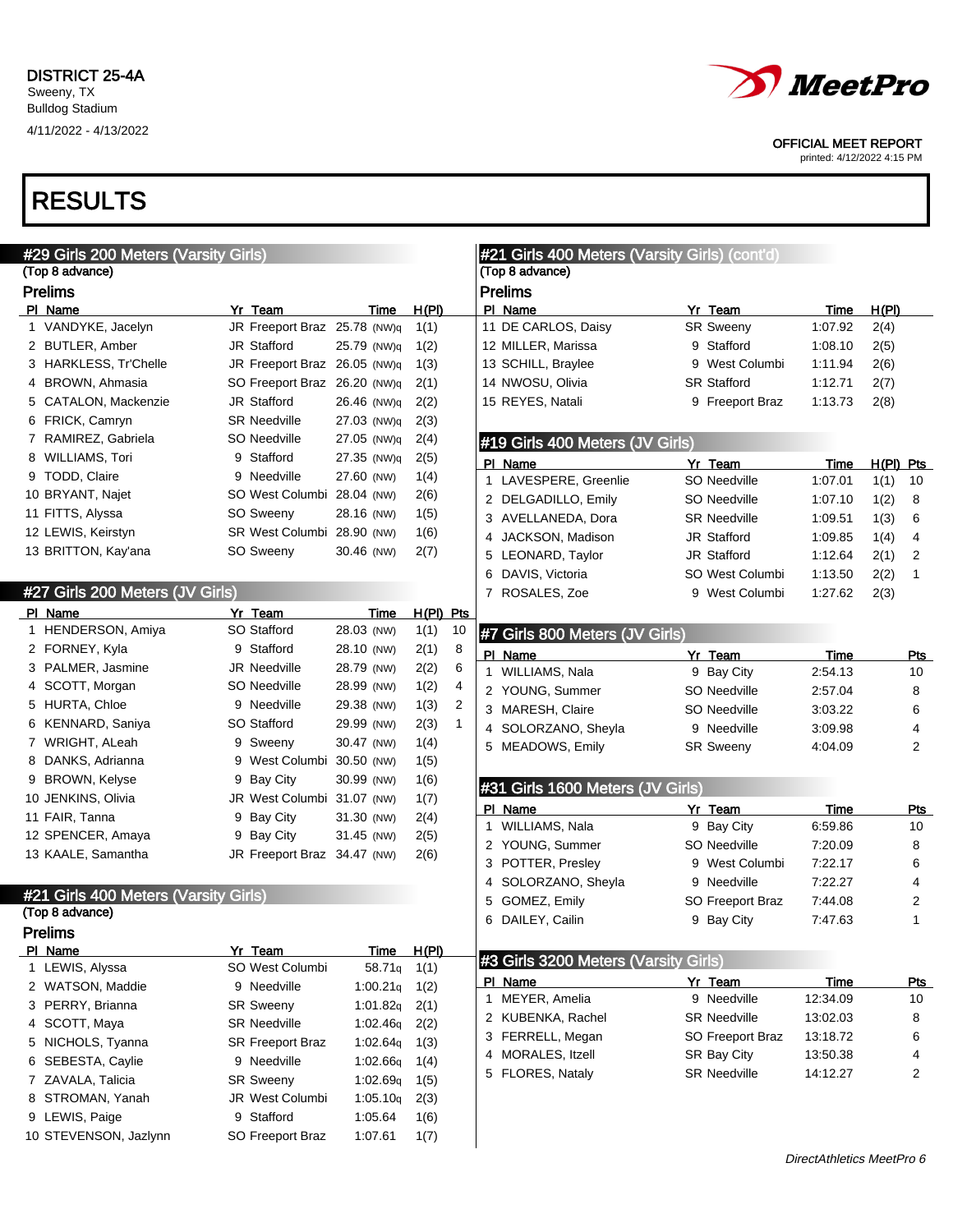4/11/2022 - 4/13/2022

# RESULTS

| #1 Girls 3200 Meters (JV Girls)        |                              |             |              |            |   | #5 Girls 4 x 100m Relay (JV Girls)   |   |                         |             |                |
|----------------------------------------|------------------------------|-------------|--------------|------------|---|--------------------------------------|---|-------------------------|-------------|----------------|
| PI Name                                | Yr Team                      | Time        |              | Pts        |   | PI Team                              |   |                         | Time        | Pts            |
| 1 REYES, Joselin                       | 9 Needville                  | 14:32.42    |              | 10         |   | 1 Stafford (A)                       |   |                         | 51.56       | 20             |
| 2 MARESH, Claire                       | SO Needville                 | 14:51.44    |              | 8          |   | 2 Needville (A)                      |   |                         | 53.56       | 16             |
| 3 SOLORZANO, Sheyla                    | 9 Needville                  | 15:56.64    |              | 6          |   | 3 West Columbia (A)                  |   |                         | 56.54       | 12             |
| 4 DAILEY, Cailin                       | 9 Bay City                   | 18:27.83    |              | 4          |   | Bay City (A)                         |   |                         | <b>DNF</b>  |                |
| #10 Girls 100m Hurdles (Varsity Girls) |                              |             |              |            |   | #17 Girls 4 x 200m Relay (JV Girls)  |   |                         |             |                |
| (Top 8 advance)                        |                              |             |              |            |   | PI Team                              |   |                         | <b>Time</b> | Pts            |
| <b>Prelims</b>                         |                              |             |              |            |   | 1 Stafford (A)                       |   |                         | 1:51.34     | 20             |
| PI Name                                | Yr Team                      | Time        | H(PI)        |            |   | 2 Needville (A)                      |   |                         | 1:51.71     | 16             |
| 1 GREGORY, Jessalyn                    | 9 Needville                  | 16.30 (NW)q | 1(1)         |            |   | 3 Bay City (A)                       |   |                         | 1:57.32     | 12             |
| 2 KING, Alecia                         | JR Sweeny                    | 16.84 (NW)q | 2(1)         |            |   | 4 West Columbia (A)                  |   |                         | 2:02.49     | 8              |
| 3 TURNER-QUARLES, Ma'rya               | SO Sweeny                    | 18.40 (NW)q | 2(2)         |            |   |                                      |   |                         |             |                |
| 4 JOHNSON, Reyha                       | 9 Needville                  | 18.68 (NW)q | 1(2)         |            |   | #37 Girls 4 x 400m Relay (JV Girls)  |   |                         |             |                |
| 5 ROBINSON, Shaylee                    | SO Sweeny                    | 19.66 (NW)q | 1(3)         |            |   | PI Team                              |   |                         | Time        | Pts            |
| 6 MARTINEZ, Amara                      | JR Freeport Braz 20.68 (NW)q |             | 2(3)         |            |   | 1 Needville (A)                      |   |                         | 4:43.21     | 20             |
| 7 KING, Ja'Nhiya                       | 9 Freeport Braz 21.02 (NW)q  |             | 1(4)         |            |   | 2 Stafford (A)                       |   |                         | 5:06.81     | 16             |
| 8 BONNER, Kyrah                        | 9 Freeport Braz 21.72 (NW)q  |             | 2(4)         |            |   |                                      |   |                         |             |                |
|                                        |                              |             |              |            |   | #48 Girls High Jump (Varsity Girls)  |   |                         |             |                |
| #9 Girls 100m Hurdles (JV Girls)       |                              |             |              |            |   | PI Name                              |   | Yr Team                 | <b>Mark</b> | <u>Pts</u>     |
|                                        |                              |             | Wind: (+0.0) |            |   | 1 BROWN, Londyn                      |   | SO West Columbi4' 10"   |             | 10             |
| PI Name                                | Yr Team                      | Time        |              | <b>Pts</b> |   | 2 GOINS, Knavia                      |   | SR Freeport Braz 4' 10" |             | 8              |
| 1 BELLARD, Demye                       | 9 West Columbi               | 19.71       |              | 10         |   | 3 KING, Alecia                       |   | JR Sweeny               | 4' 8''      | 5              |
| 2 MALEK, Maddison                      | 9 Needville                  | 22.32       |              | 8          |   | 3 LIVINGSTON, Brynlee                |   | JR West Columbi4' 8"    |             | 5              |
|                                        |                              |             |              |            |   | 5 SEBESTA, Caylie                    |   | 9 Needville             | 4'6''       | $\overline{2}$ |
| #25 Girls 300m Hurdles (Varsity Girls) |                              |             |              |            |   | 6 LEWIS, Alyssa                      |   | SO West Columbi4' 4"    |             | 0.5            |
| (Top 8 advance)                        |                              |             |              |            |   | 6 EL-AMIN, Deja                      |   | 9 Freeport Braz 4' 4"   |             | 0.5            |
| <b>Prelims</b>                         |                              |             |              |            |   | HARMONY, Hope                        |   | SR Bay City             | <b>NH</b>   |                |
| PI Name                                | Yr Team                      | Time        | H(PI)        |            |   | REYES, Natali                        |   | 9 Freeport Braz NH      |             |                |
| 1 JETTON, Caroline                     | 9 Needville                  | 47.97q      | 1(1)         |            |   | FOSTER, Mea                          |   | <b>SR Sweeny</b>        | NH          |                |
| 2 FOSTER, Mea                          | <b>SR Sweeny</b>             | 48.25q      | 1(2)         |            |   |                                      |   |                         |             |                |
| 3 KING, Alecia                         | <b>JR Sweeny</b>             | 48.77q      | 2(1)         |            |   | #47 Girls High Jump (JV Girls)       |   |                         |             |                |
| 4 GREGORY, Jessalyn                    | 9 Needville                  | 49.69q      | 2(2)         |            |   | PI Name                              |   | Yr Team                 | Mark        | Pts            |
| 5 JOHNSON, Reyha                       | 9 Needville                  | 49.91q      | 1(3)         |            |   | 1 KHONKDER, Suhana                   |   | SO Bay City             | 4'5''       | 10             |
| 6 MCCURDY, Emma                        | 9 Sweeny                     | 55.41q      | 2(3)         |            |   | 2 BROUSSARD, Hayley                  |   | 9 West Columbi4' 4"     |             | 8              |
| 7 MARTINEZ, Amara                      | <b>JR Freeport Braz</b>      | 57.91q      | 2(4)         |            |   | 3 WILLIAMS, Nala                     |   | 9 Bay City              | 4' 2"       |                |
| 8 BONNER, Kyrah                        | 9 Freeport Braz              | 1:01.75q    | 1(4)         |            |   | 3 TUMLINSON, Mayson                  |   | 9 West Columbi4' 2"     |             | 5<br>5         |
| 9 KING, Ja'Nhiya                       | 9 Freeport Braz              | 1:04.44     | 2(5)         |            |   | FAIR, Tanna                          |   |                         | <b>NH</b>   |                |
|                                        |                              |             |              |            |   | BELL, Hevan                          | 9 | Bay City<br>9 Sweeny    | <b>NH</b>   |                |
| #23 Girls 300m Hurdles (JV Girls)      |                              |             |              |            |   |                                      |   |                         |             |                |
| PI Name                                | Yr Team                      | <u>Time</u> |              | <u>Pts</u> |   | #51 Girls Pole Vault (Varsity Girls) |   |                         |             |                |
| 1 MALEK, Maddison                      | 9 Needville                  | 56.72       |              | 10         |   | PI Name                              |   | Yr_Team                 | <b>Mark</b> | <u>Pts</u>     |
| 2 BELLARD, Demye                       | 9 West Columbi               | 57.73       |              | 8          | 1 | VONNIEDERHAUSERN, Ivy                |   | 9 Needville             | 8' 0"       | 10             |
| 3 GUTIERREZ, Savianna                  | 9 Freeport Braz              | 1:02.58     |              | 6          |   | 2 NESVDBA, Brylie                    |   | 9 Needville             | 8' 0"       | 8              |
|                                        |                              |             |              |            |   | 3 ZAVALA, Talicia                    |   | <b>SR Sweeny</b>        | 7'6''       | 6              |
|                                        |                              |             |              |            |   | 4 MCCURDY, Emma                      |   | 9 Sweeny                | 6' 6''      | 4              |
|                                        |                              |             |              |            |   |                                      |   |                         |             |                |



OFFICIAL MEET REPORT

printed: 4/12/2022 4:15 PM

DirectAthletics MeetPro 7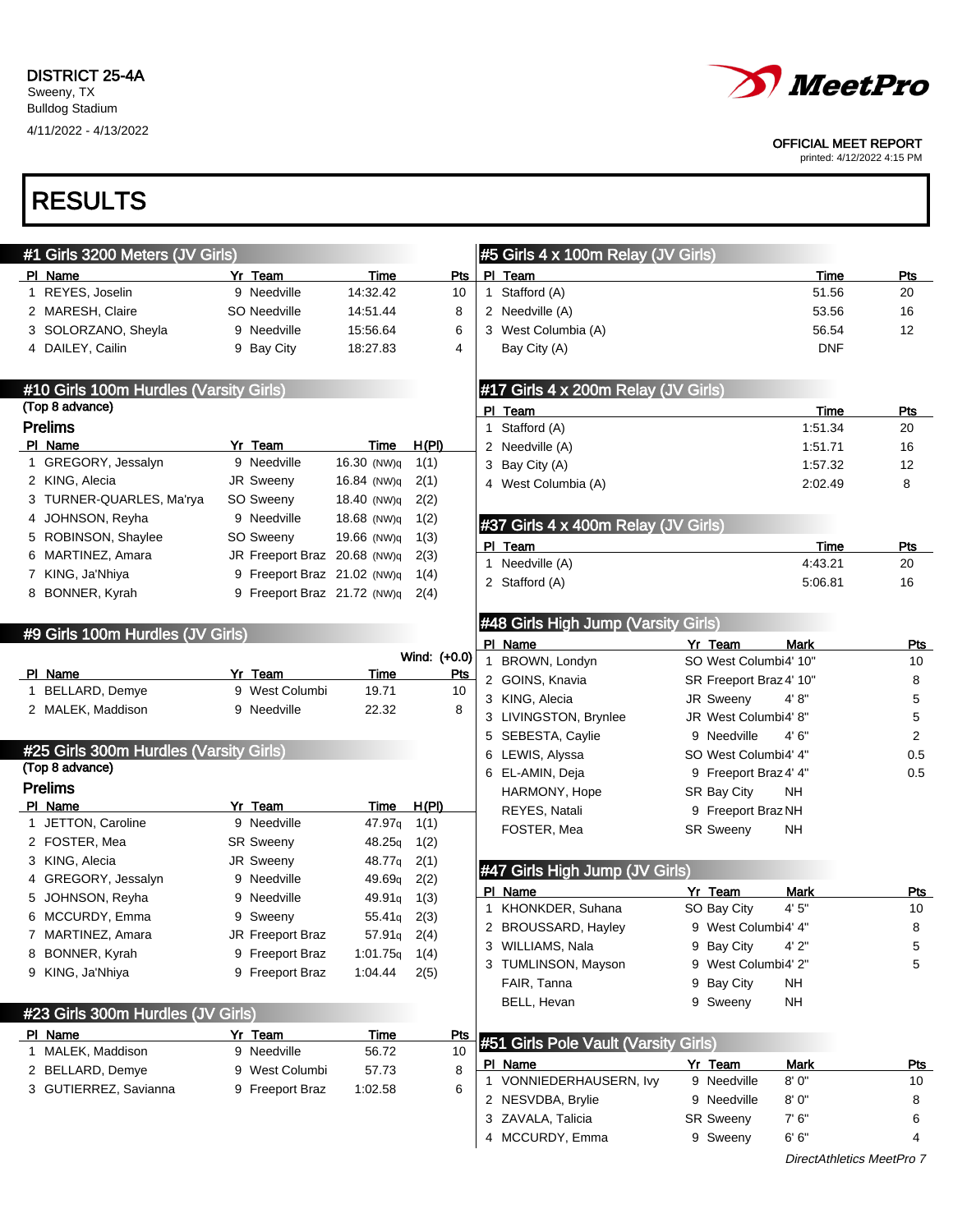

#### OFFICIAL MEET REPORT

printed: 4/12/2022 4:15 PM

| #51 Girls Pole Vault (Varsity Girls) (cont'd) |                                                       |                                                         |                |                |              | #58 Girls Triple Jump (JV Girls)   |                                      |                    |             |     |
|-----------------------------------------------|-------------------------------------------------------|---------------------------------------------------------|----------------|----------------|--------------|------------------------------------|--------------------------------------|--------------------|-------------|-----|
| PI Name                                       | Yr Team                                               | Mark                                                    |                | Pts            |              | PI Name                            | Yr Team                              | Mark               |             | Pts |
| 5 ENGLAND, Karmen                             | SO Freeport Braz 6' 0"                                |                                                         |                | 2              |              | 1 MATA-PEREZ, Ella                 | JR Bay City                          | 30' 6" (NW)        |             | 10  |
|                                               |                                                       |                                                         |                |                |              | 2 CLARK, Trynytie                  | JR Sweeny                            | 29' 8" (NW)        |             | 8   |
| #54 Girls Long Jump (Varsity Girls)           |                                                       |                                                         |                |                |              | RANDON, Kaya                       | JR Sweeny                            | NM (NW)            |             |     |
| PI Name                                       | Yr Team                                               | Mark                                                    | F(PI) Pts      |                |              | WRIGHT, ALeah                      | 9 Sweeny                             | NM (NW)            |             |     |
| 1 BROWN, Londyn                               | SO West Columbi17' 2 <sup>1/2</sup> (NW)              |                                                         | 2(1)           | 10             |              |                                    |                                      |                    |             |     |
| 2 LEWIS, Keirstyn                             | SR West Columbi16' 4 <sup>1/2</sup> (NW)              |                                                         | 2(2)           | 8              |              | #62 Girls Shot Put (Varsity Girls) |                                      |                    |             |     |
| 3 PERRY, Brianna                              | <b>SR Sweeny</b>                                      | 16' 4" (NW)                                             | 2(3)           | 6              |              | PI Name                            | Yr Team                              | Mark               | $F(PI)$ Pts |     |
| 4 GOINS, Knavia                               | SR Freeport Braz 16' 2" (NW)                          |                                                         | 2(4)           | 4              | $\mathbf{1}$ | DAVIS, Madison                     | JR Freeport Braz 34' 7"              |                    | 2(1)        | 10  |
| 5 SCOTT, Maya                                 | <b>SR Needville</b>                                   | 16' 0 $\frac{1}{2}$ (NW)                                | 1(1)           | 2              |              | 2 WARD, Savannah                   | JR West Columbi32' 3"                |                    | 2(2)        | 8   |
| 6 EL-AMIN, Deja                               |                                                       | 9 Freeport Braz 15' 10 <sup>1</sup> / <sub>2</sub> (NW) | 2(5)           | $\mathbf{1}$   |              | 3 ROUANE, Meirabella               | <b>SR Needville</b>                  | $30' 8\frac{3}{4}$ | 2(3)        | 6   |
| 7 BROWN, Ahmasia                              | SO Freeport Braz 15' 5" (NW)                          |                                                         | 2(6)           |                |              | 4 SALAS, Lynly                     | 9 Sweeny                             | 30'5''             | 2(4)        | 4   |
| 8 TURNER-QUARLES, Ma'rya                      | SO Sweeny                                             | $15'3''$ (NW)                                           | 1(2)           |                |              | 5 KEEN, Katelyn                    | 9 West Columbi29' 11 <sup>1</sup> /2 |                    | 2(5)        | 2   |
| 9 WATSON, Maddie                              | 9 Needville                                           | 15' 1 $\frac{1}{2}$ (NW)                                | 1(3)           |                |              | 6 RICHARDSON-CLAY, Mal             | 9 Bay City                           | 29' 8"             | 1(1)        | 1   |
| 9 CASTRO, Alyssa                              | SO Bay City                                           | 15' 1 $\frac{1}{2}$ (NW)                                | 1(3)           |                |              | 7 GOINS, Torrijah                  | JR Freeport Braz 29' 6"              |                    | 1(2)        |     |
| 11 FRICK, Camryn                              | <b>SR Needville</b>                                   | 15' 0 <sup><math>1/2</math></sup> (NW)                  | 1(5)           |                | 8            | JOHNSON, Sincere                   | SO La Marque                         | 29' 5"             | 2(6)        |     |
| JONES, Kylah                                  | JR Bay City                                           | NM (NW)                                                 | $\mathbf{1}$   |                |              | 9 WILLIAMS, Iyanna                 | JR Bay City                          | 28'7"              | 2(7)        |     |
| WOODARD, Shania                               | 9 Sweeny                                              | $NM$ (NW)                                               | 1              |                |              | 10 EULENFELD, Kayla                | SO Sweeny                            | 28' 1 1/2          | 2(8)        |     |
| JOHNSON, Kristiana                            | <b>SR Bay City</b>                                    | $NM$ (NW)                                               | $\overline{2}$ |                |              | GUERRERO, Lizbeth                  | <b>SR Needville</b>                  | <b>NM</b>          | 1           |     |
| LIVINGSTON, Brynlee                           | JR West ColumbiNM (NW)                                |                                                         | $\overline{2}$ |                |              | SWAIN, Cymone                      | JR La Marque                         | ΝM                 | 1           |     |
|                                               |                                                       |                                                         |                |                |              | PINA, Thalia                       | SR Freeport Braz NM                  |                    | 1           |     |
| #55 Girls Long Jump (JV Girls)                |                                                       |                                                         |                |                |              | SHUFORD, De'Nyshia                 | SO Stafford                          | ΝM                 | 1           |     |
| PI Name                                       | Yr Team                                               | Mark                                                    |                | Pts            |              | ELDER, Cherish                     | SO La Marque                         | ΝM                 | 1           |     |
| 1 WRIGHT, ALeah                               | 9 Sweeny                                              | 15' 0 $\frac{1}{2}$ (NW)                                |                | 10             |              | DOUCET, Asia                       | JR Stafford                          | ΝM                 | 1           |     |
| 2 MATA-PEREZ, Ella                            | JR Bay City                                           | 14' 10 <sup>1</sup> / <sub>2</sub> (NW)                 |                | 8              |              | DEWITT, Iris                       | SO Bay City                          | ΝM                 | 1           |     |
| 3 CLARK, Trynytie                             | JR Sweeny                                             | 13' 10" (NW)                                            |                | 6              |              | TOLBERT, Kaelin                    | 9 Sweeny                             | ΝM                 | 2           |     |
|                                               |                                                       |                                                         |                |                |              | MARIN, Savannah                    | SO Needville                         | ΝM                 | 2           |     |
| #59 Girls Triple Jump (Varsity Girls)         |                                                       |                                                         |                |                |              |                                    |                                      |                    |             |     |
| PI Name                                       | Yr Team                                               | Mark                                                    | F(PI) Pts      |                |              | #63 Girls Shot Put (JV Girls)      |                                      |                    |             |     |
| 1 LEWIS, Keirstyn                             | SR West Columbi36' 6" (NW)                            |                                                         | 2(1)           | 10             |              | PI Name                            | Yr Team                              | <b>Mark</b>        |             | Pts |
| 2 SCOTT, Maya                                 | <b>SR Needville</b>                                   | 34' 9" (NW)                                             | 2(2)           | $\overline{7}$ |              | 1 MARTINEZ, Emily                  | <b>JR Needville</b>                  | 25' 01/2           |             | 10  |
| 2 BROWN, Londyn                               | SO West Columbi34' 9" (NW)                            |                                                         | 2(2)           | $\overline{7}$ |              | 2 SYLVESTRE, Vinasha               | JR Stafford                          | 24' 63/4           |             | 8   |
| 4 FRICK, Camryn                               | <b>SR Needville</b>                                   | 34' 7" (NW)                                             | 2(4)           | 4              |              | 3 HURTA, Chloe                     | 9 Needville                          | 23' 11"            |             | 6   |
| 5 EL-AMIN, Deja                               | 9 Freeport Braz 34' 0" (NW)                           |                                                         | 2(5)           | 2              |              | 4 ELLIS, A'Miracle                 | 9 Bay City                           | 23'7"              |             | 4   |
| 6 WATSON, Maddie                              | 9 Needville                                           | 32' 1" (NW)                                             | 2(6)           | $\mathbf{1}$   |              | 5 HOUSTON, Hannah                  | SO Stafford                          | $23'$ 5 $3/4$      |             | 2   |
| 7 CASTRO, Alyssa                              |                                                       | SO Bay City 30' 10 <sup>1/2</sup> (NW)                  | 1(1)           |                |              | 6 CASAS, Leilani                   | SO Freeport Braz 21' 5"              |                    |             | 1   |
| 8 LIVINGSTON, Brynlee                         | JR West Columbi30' 5 <sup>1</sup> / <sub>2</sub> (NW) |                                                         | 2(7)           |                |              | 7 ORTIZ, Gysenia                   | SO Needville                         | 20' 11"            |             |     |
| 9 KING, Ja'Nhiya                              | 9 Freeport Braz 29' 0" (NW)                           |                                                         | 1(2)           |                |              | 8 DIAZ, Heavan                     | 9 Sweeny                             | 18' 101/2          |             |     |
| 10 REYES, Natali                              | 9 Freeport Braz 28' 11" (NW)                          |                                                         | 1(3)           |                |              | JAMES, Kennedi                     | 9 Sweeny                             | ΝM                 |             |     |
| 11 PHILLIPS, Karissa                          | <b>SR Sweeny</b>                                      | 28' 8" (NW)                                             | 1(4)           |                |              | HOWARD, Asiah                      | 9 Stafford                           | <b>NM</b>          |             |     |
| 12 ROBINSON, Shaylee                          | SO Sweeny                                             | 27' 4" (NW)                                             | 1(5)           |                |              | <b>BROUSSARD, Hayley</b>           | 9 West ColumbiNM                     |                    |             |     |
| JONES, Kylah                                  | JR Bay City                                           | $NM$ (NW)                                               | $\mathbf{1}$   |                |              |                                    |                                      |                    |             |     |
| JOHNSON, Kristiana                            | SR Bay City                                           | NM (NW)                                                 | $\mathbf{1}$   |                |              | #66 Girls Discus (Varsity Girls)   |                                      |                    |             |     |
|                                               |                                                       |                                                         |                |                |              | PI Name                            | Yr Team                              | Mark               | $F(PI)$ Pts |     |
|                                               |                                                       |                                                         |                |                |              | 1 ROUANE, Meirabella               | <b>SR Needville</b>                  | 106' 9"            | $2(1)$ 10   |     |
|                                               |                                                       |                                                         |                |                |              | 2 KEEN, Katelyn                    | 9 West Columbi102' 4"                |                    | 2(2) 8      |     |